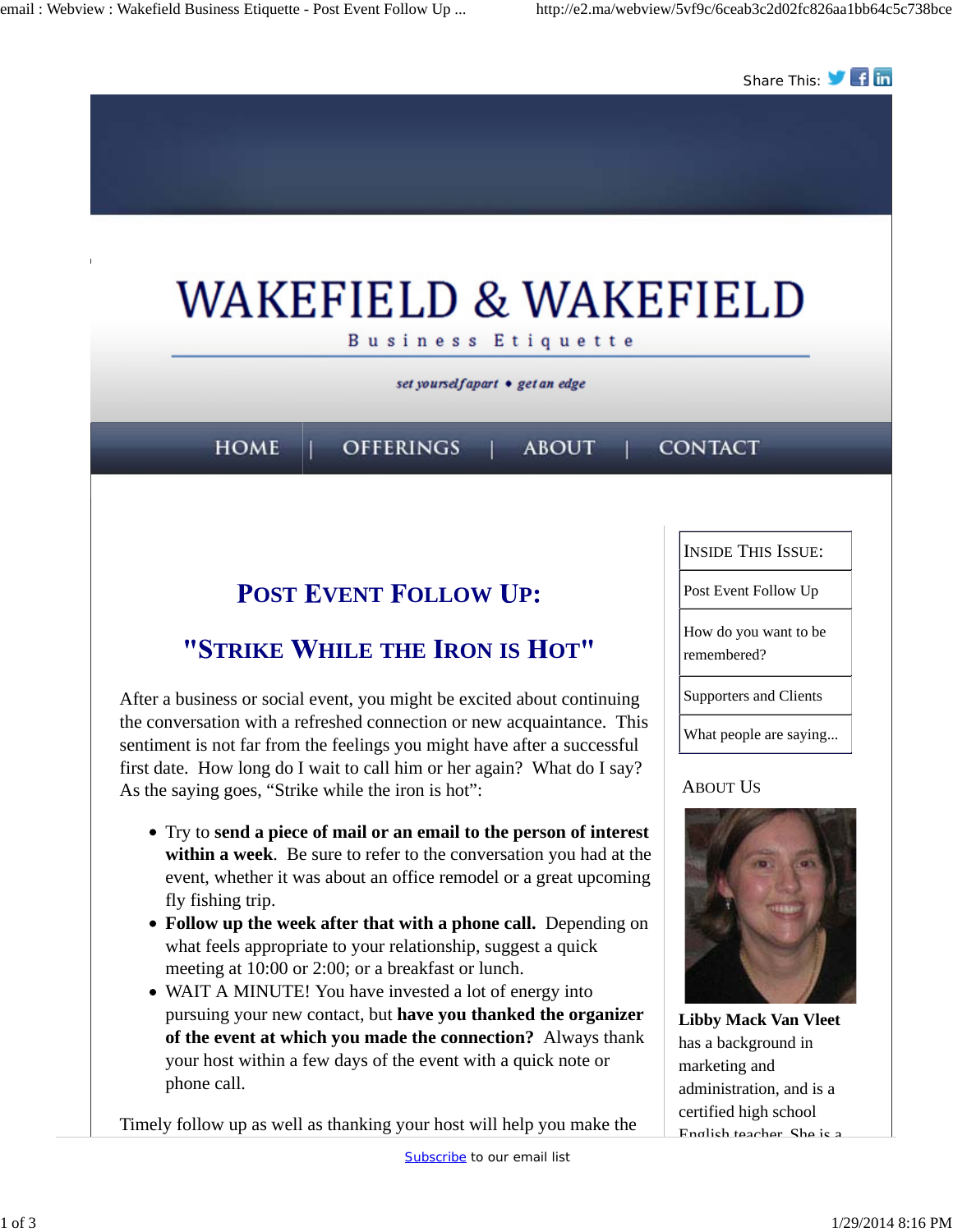most of your networking efforts, and take yourself to the next level.

**YOUR Business Etiquette Topics: Submit your thoughts and questions to libby@wakefieldetiquette.com. Libby will address your ideas in upcoming issues of our newsletter.**

### **OW DO YOU WANT TO BE REMEMBERED**

Libby Van Vleet and her father Wake Mack promote business etiquette. It is a smart and easy way to retain clients. Increase business earnings and sales. It is time to take your employees to the next level.



When you retain the services of Wakefield & Wakefield, be prepared for success as your staff members maximize their potential and exceed expectations.

Set yourself apart to get an edge. People will remember!

*For further information about Wakefield & Wakefield, contact Libby at 503-893-9253 or libby@wakefieldetiquette.com.*

# **UPPORTERS AND LIENTS**

#### *Thanks to all of our fabulous clients and supporters.*

- Arlington Club Speakers Corner Arlington Club
- CB Richard Ellis, Inc. Mike Wells, Managing Director
- Isler Northwest LLC Tania Gitch, C.P.A.
- National Charity League, Inc. Sarah Allen, Portland Chapter
- Washington Trust Bank Linda Williams, President, Oregon Region

## **HAT PEOPLE ARE SAYING**

"Thank you, Wake -- You and Libby were a breath of fresh air for us. Thank you for taking your time to share such timeless information with us."

graduate of Colorado College and Chapman University.



**Wake Mack** is a former lawyer, local businessman and financial services development officer. He graduated from Notre Dame, Willamette College of Law, and served in the U.S. Marines Corps.

www.wakefieldetiquette.com 503-893-9253

### WISE WORDS

"Do not wear your courtesy like a watch, to be taken out now and then when you want to impress people. Be courteous always, wherever you go, with whomever you happen to be."

*– Sister Mary Mercedes*